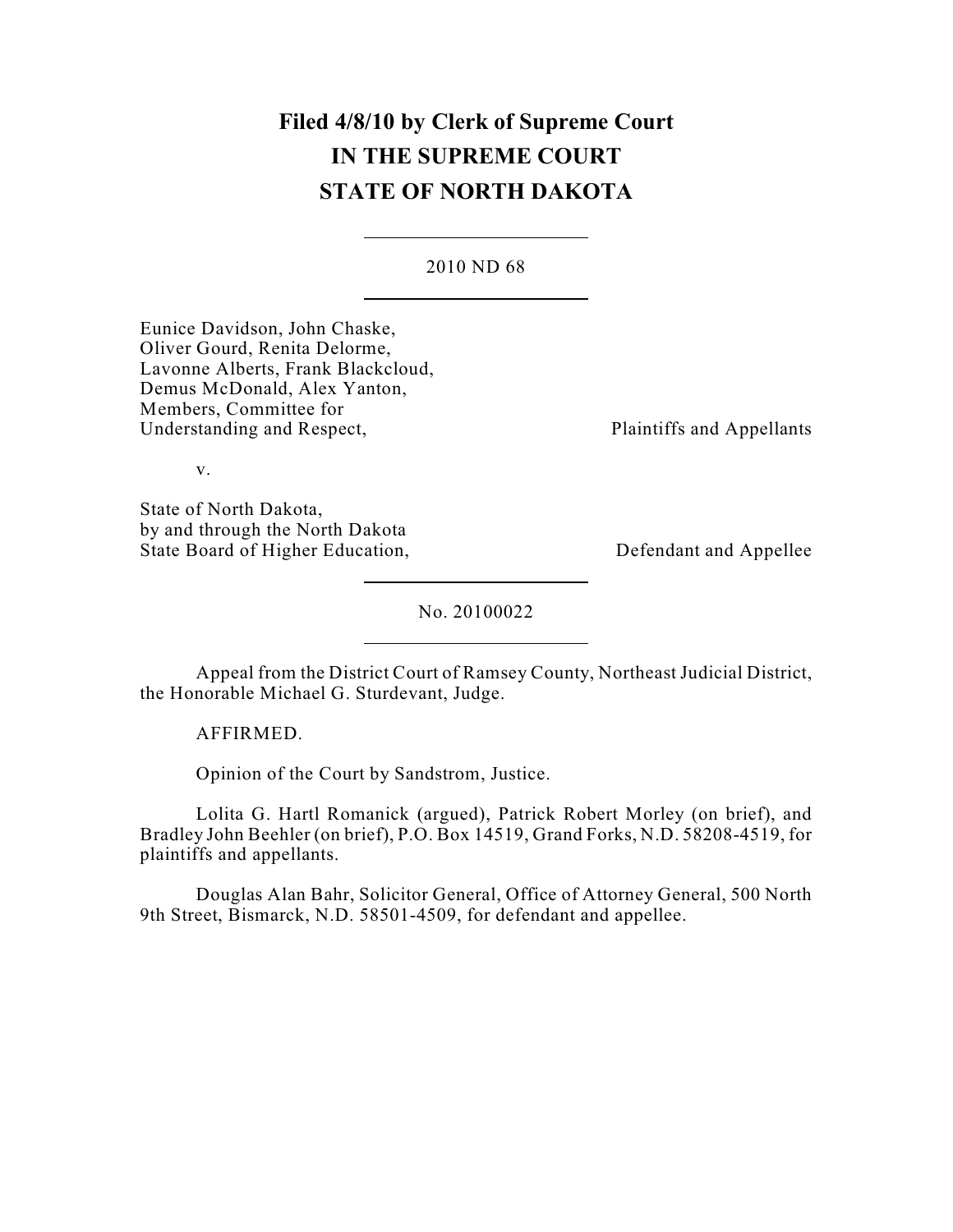## **Davidson v. State No. 20100022**

#### **Sandstrom, Justice.**

[¶1] Eight members of the Committee for Understanding and Respect ("plaintiffs") appeal from a district court judgment dismissing their action against the State Board of Higher Education to enforce a settlement agreement in a prior lawsuit by the University of North Dakota ("UND") and the Board against the National Collegiate Athletic Association ("NCAA") and to enjoin the Board from shortening the time period for the Spirit Lake Tribe and the Standing Rock Sioux Tribe to consider approving or rejecting UND's use of the "Fighting Sioux" nickname and logo. Because we conclude the district court did not err in interpreting the language of the settlement agreement, we affirm.

### I

[¶2] In August 2005, the NCAA adopted a policy prohibiting member institutions from using or displaying hostile and abusive racial or ethnic nicknames, mascots, or imagery at NCAA championship events. The policy prohibited identified member institutions from bidding and hosting NCAA championship events and from selling nickname, mascot, or imagery related merchandise at NCAA championship venues. The policy also urged member institutions to refrain from scheduling regular season games against institutions identified as subject to the policy. The NCAA identified UND and its Fighting Sioux nickname and logo as a member institution subject to the policy.

[¶3] In October 2006, the Board and UND sued the NCAA, challenging the NCAA's promulgation of the policy and its application of the policy to UND. In October 2007, the parties to that action executed a settlement agreement in which UND recognized the "North Dakota Sioux Tribes . . . have important contributions in determining whether, to what extent and in what manner the 'Sioux' name and the 'Fighting Sioux' nickname or logo should continue to be used in conjunction with the athletic tradition at UND." The Board and UND agreed to dismiss their claims against the NCAA pertaining to the policy, and the NCAA agreed to provide UND "a period of time until November 30, 2010 (the 'Approval Period'), to seek and obtain namesake approval for its nickname and related imagery, during which time the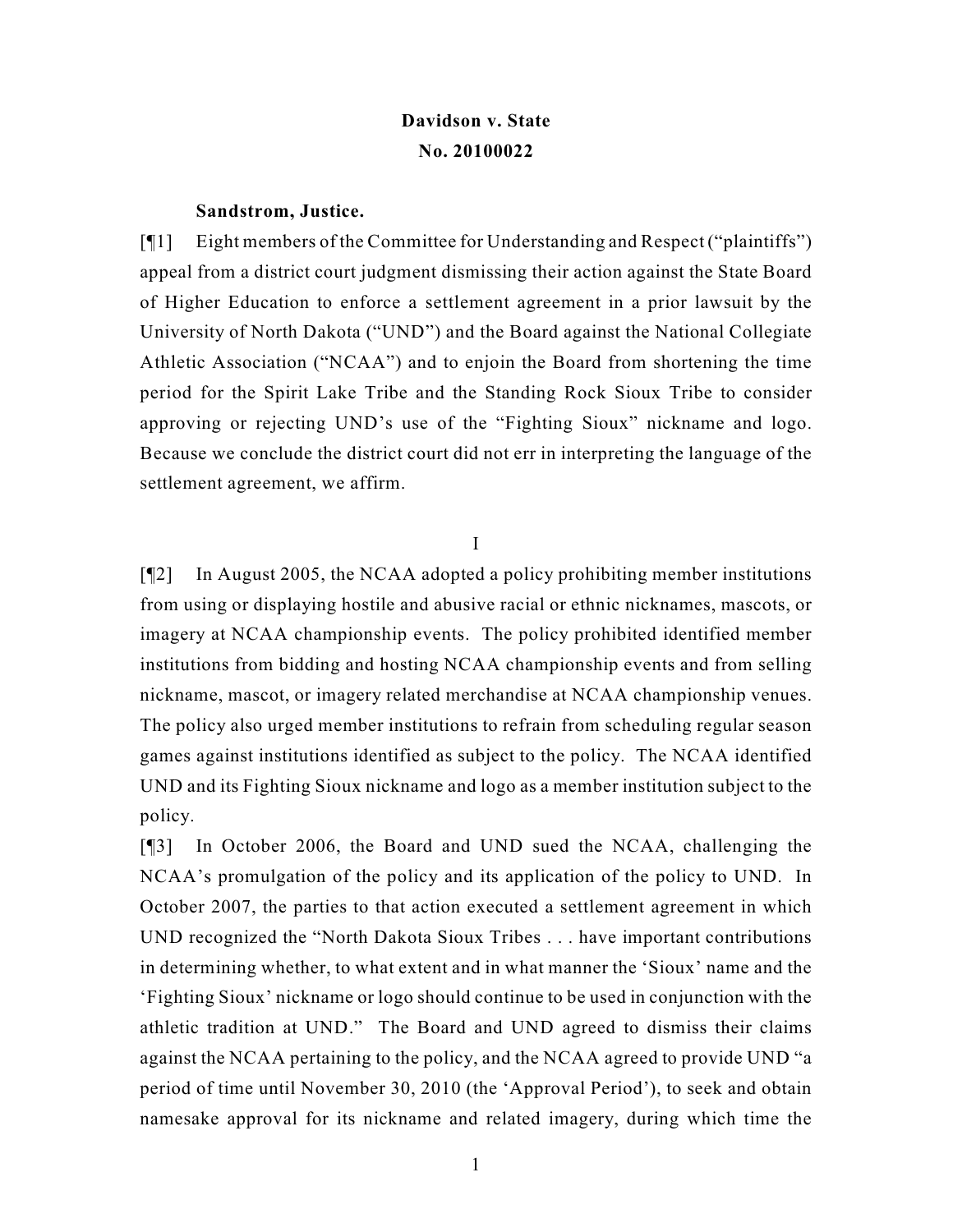Policy will not apply to UND and UND will not be restricted from hosting and bidding to host championship events for which it otherwise would be eligible to host." The settlement agreement required UND to have "clear and affirmative support" for use of the nickname and logo from both the Spirit Lake Tribe and the Standing Rock Sioux Tribe and provided that if UND obtained tribal support within the approval period, the NCAA policy would not apply to UND unless either of the tribes withdrew or reversed its support for UND's use of the nickname and logo.

[¶4] The settlement agreement required UND to announce the "transition to a new nickname and logo which do not violate the Policy or render UND subject to the Policy, if [i] it is unable to secure namesake approval as set forth in this Agreement prior to the expiration of the Approval Period, or [ii] namesake approval, once provided, is withdrawn." The agreement said, "If UND does not adopt a new nickname and logo, or if the transition to a new nickname and logo is not completed prior to August 15, 2011, then UND will be returned to the list of institutions subject to the Policy." The agreement required UND to continue to solicit the views of the North Dakota Sioux Tribes on the appropriate use of the Sioux name and related imagery in UND athletics. The agreement also stated, "If UND announces a transition to a new nickname and logo at the end of the Approval Period, or at anytime during the Approval Period," the NCAA would remove UND from the list of institutions subject to the NCAA policy and UND would retain any intellectual property or licensing rights to the Fighting Sioux nickname and logo. The agreement required the NCAA to make a public announcement that it did not dispute UND "has indicated that it intends to use the current name and logo with the utmost respect and dignity, and only for so long as it may do so with the support of the Native American community."

[¶5] In April 2009, the members of the Spirit Lake Tribe voted to allow UND to continue using the Fighting Sioux nickname and logo and the Spirit Lake Tribal Council thereafter adopted a resolution granting UND perpetual use of the nickname and logo beginning on October 1, 2009. In May 2009, the Board passed a resolution to retire the Fighting Sioux nickname and logo, effective October 1, 2009, with full retirement completed on August 1, 2010, unless both the Standing Rock Sioux Tribe and the Spirit Lake Tribe gave namesake approval consistent with the settlement agreement for a period of not less than 30 years. As of October 1, 2009, the Standing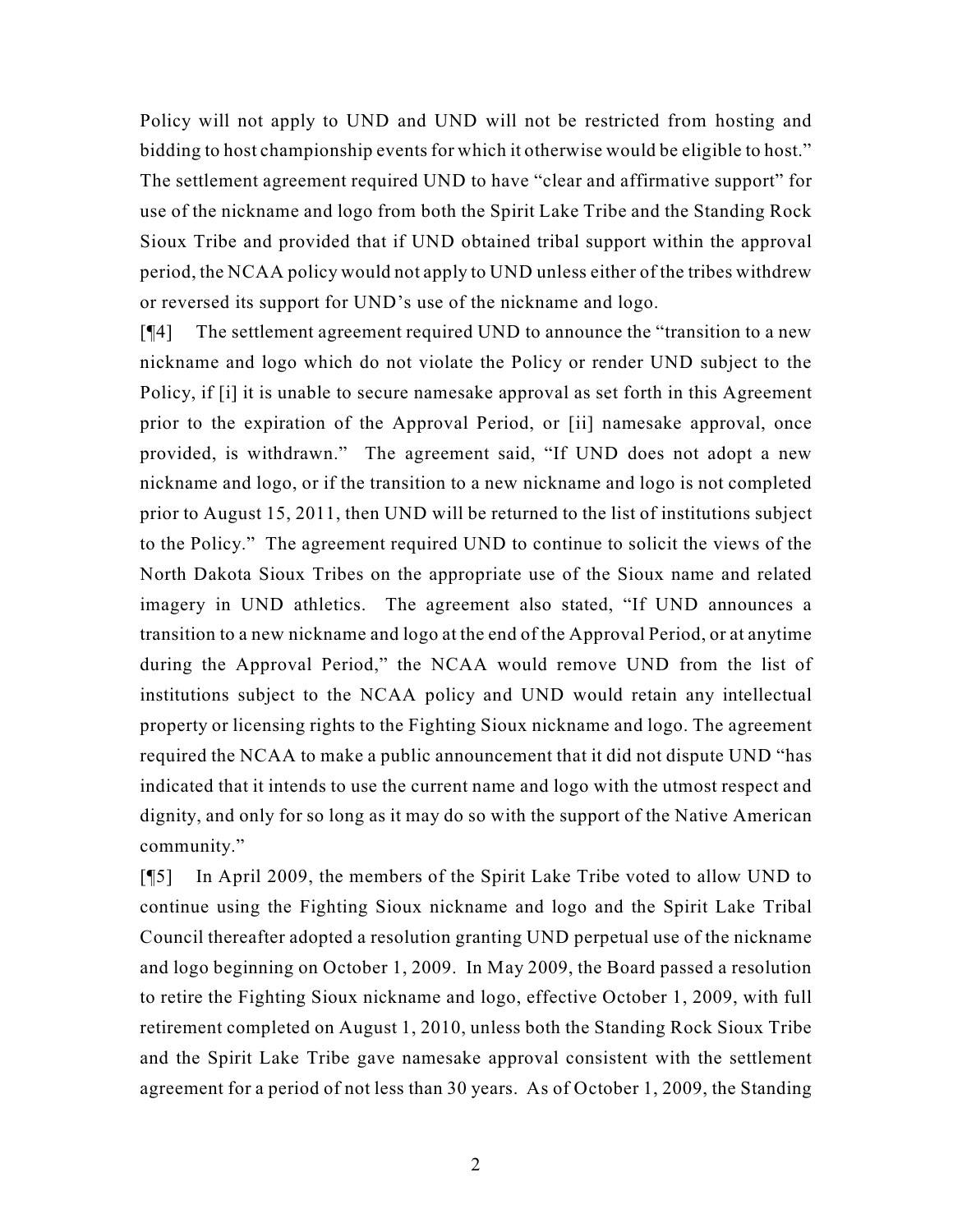Rock Sioux Tribe had not voted either to approve or to disapprove UND's use of the nickname and logo.

[¶6] The plaintiffs, enrolled members of the Spirit Lake Tribe, thereafter sued the Board, alleging its proposed termination of the Fighting Sioux nickname and logo before November 30, 2010, violated the settlement agreement and seeking to enjoin the Board from terminating the nickname and logo before November 30, 2010. The plaintiffs claimed the settlement agreement precluded termination of the nickname and logo before November 30, 2010, and the Board was contractually bound to make a good-faith effort to obtain namesake approval from both tribes during that time. The district court granted the plaintiffs' ex parte motion for a temporary restraining order. Before answering the complaint, the Board moved to dismiss the plaintiffs' action and to vacate the temporary restraining order, arguing the plaintiffs lacked standing to challenge the settlement agreement and the Board had authority to terminate the nickname and logo before November 30, 2010.

[¶7] After a hearing, the district court concluded the plaintiffs had standing to sue the Board. The court nevertheless dismissed the plaintiffs' complaint to enjoin the Board, concluding the settlement agreement was not ambiguous and the Board's decision to terminate the nickname and logo before November 30, 2010, did not violate the plain language of the agreement. The court explained there was "nothing in the Settlement Agreement which binds the Board to the continued use of the Fighting Sioux nickname or the pursuit of tribal namesake approval," and under the agreement, "the NCAA simply agreed that it would not enforce its Policy against UND during the Approval Period in order to allow the Board to make an effort to obtain namesake approval until November 30, 2010 if it so chose." The court explained there was nothing in the settlement agreement requiring UND to retain the nickname and logo and the language of the agreement contemplated transition to a new nickname and logo "at any time during the Approval Period." A judgment was entered dismissing the plaintiffs' complaint, and they appealed.

[¶8] The district court had jurisdiction under N.D. Const. art. VI, § 8, and N.D.C.C. § 27-05-06. The plaintiffs' appeal is timely under N.D.R.App.P. 4(a). This Court has jurisdiction under N.D. Const. art. VI, §§ 2 and 6, and N.D.C.C. § 28-27-01.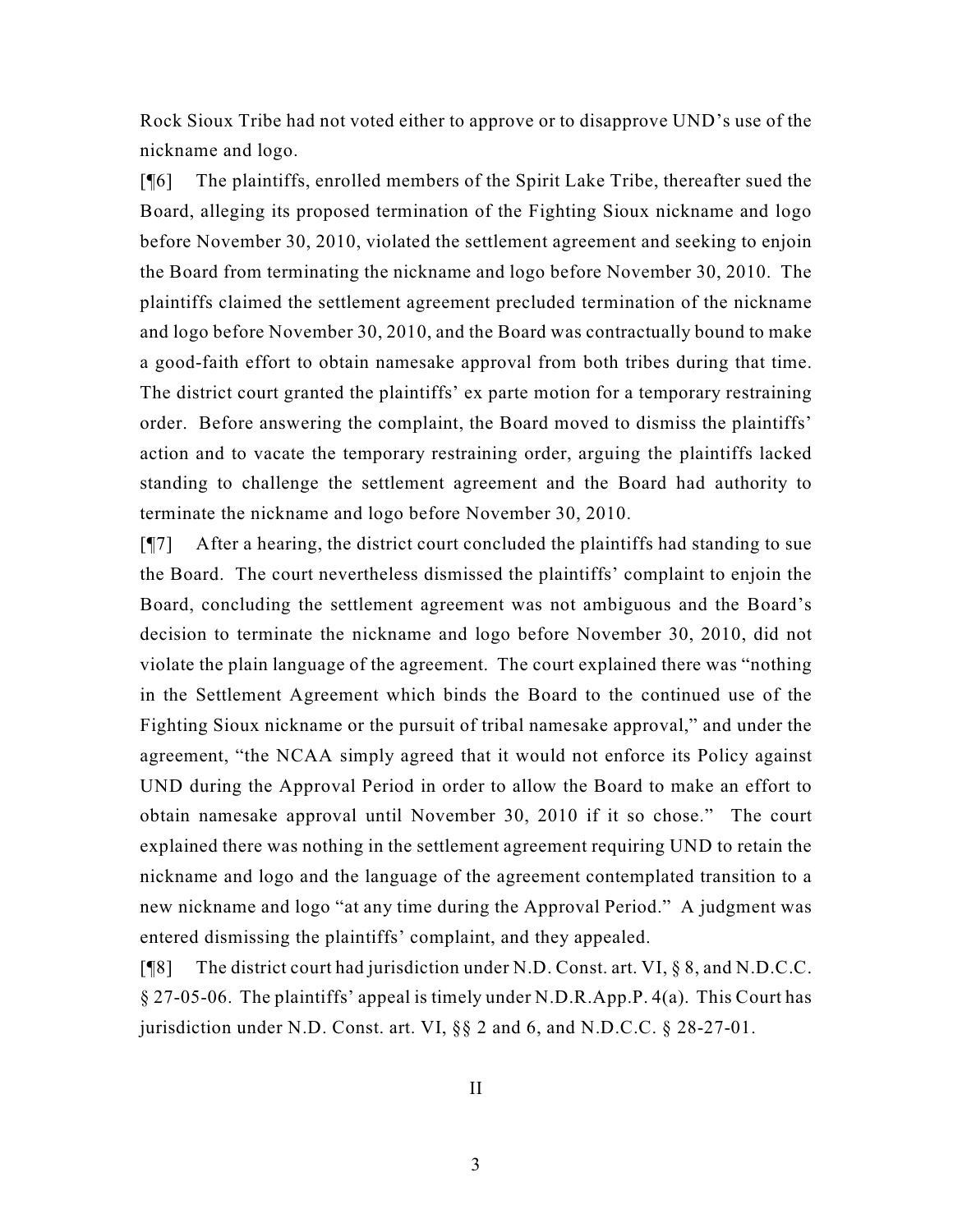[¶9] The Board argues the district court erred in deciding the plaintiffs have standing to enforce the settlement agreement. The Board claims the plaintiffs do not have standing because they are not parties to the settlement agreement and they are not intended third-party beneficiaries of the agreement. The plaintiffs respond they are third-party beneficiaries of the agreement and they have standing.

[¶10] Under N.D.C.C. § 9-02-04, "[a] contract made expressly for the benefit of a third person may be enforced by that person at any time before the parties thereto rescind it." See Apache Corp. v. MDU Res. Group, 1999 ND 247, ¶¶ 1, 10-11, 603 N.W.2d 891 (affirming dismissal of plaintiffs' action because evidence and language of contract did not show parties expressly contracted for benefit of third party). Because the plaintiffs' status as third-party beneficiaries involves the interpretation of the language of the settlement agreement, we consider the district court's interpretation of that agreement in conjunction with this issue.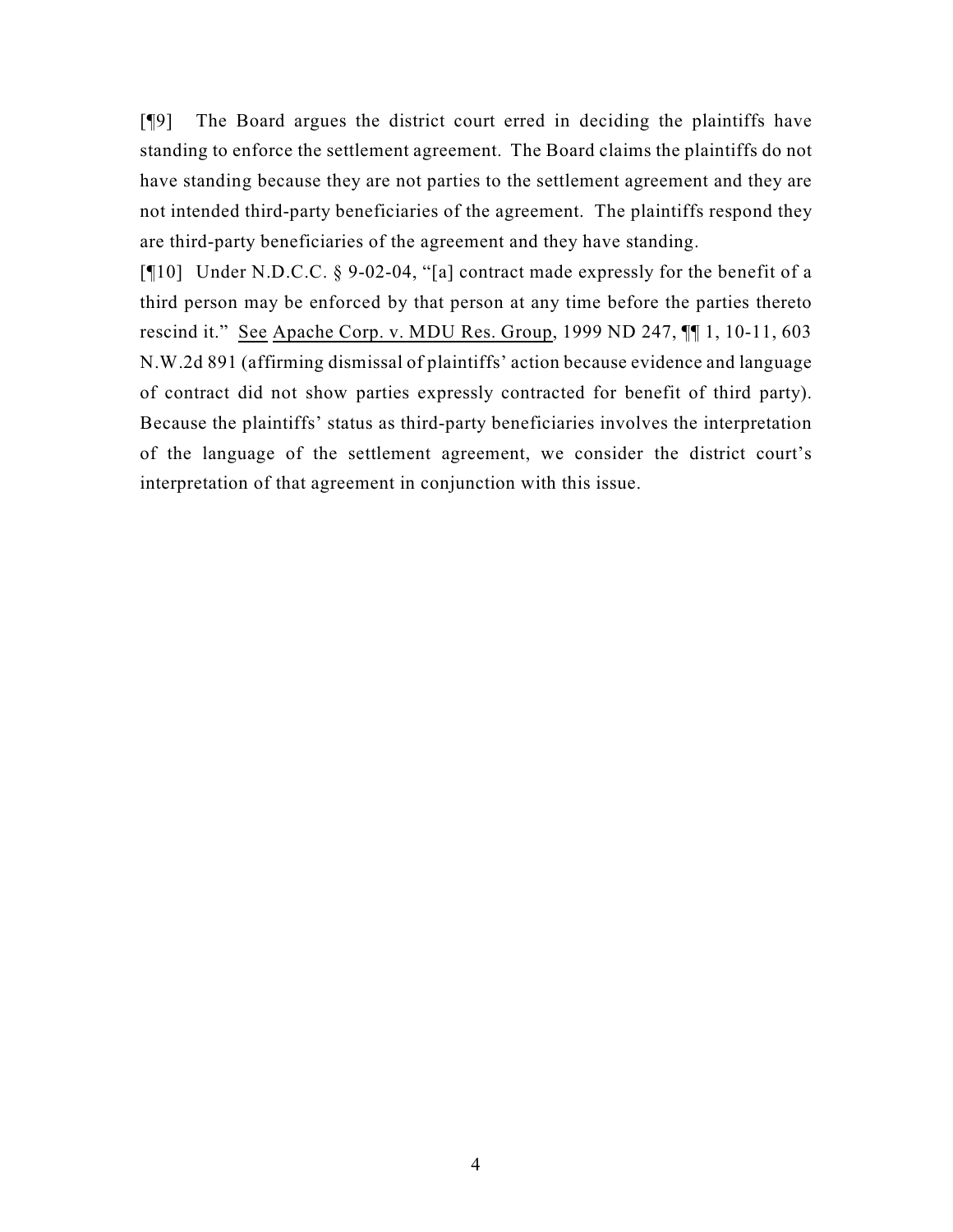[¶11] The Board moved to dismiss the plaintiffs' complaint before filing an answer. See N.D.R.Civ.P. 56(b) ("party against whom a claim . . . is asserted . . . may move, at any time, with or without supporting affidavits for a summary judgment in the party's favor"). The district court considered matters outside the pleadings, including video exhibits and testimony, in ruling on the Board's motion to dismiss and effectively treated the motion as one for summary judgment under N.D.R.Civ.P. 56. See N.D.R.Civ.P. 12(b) (stating if court considers matters outside the pleadings in deciding motion to dismiss for failure to state a claim upon which relief can be granted, motion must be treated as one for summary judgment under N.D.R.Civ.P. 56); Livingood v. Meece, 477 N.W.2d 183, 187 (N.D. 1991) (discussing relationship between N.D.R.Civ.P. 12(b) and N.D.R.Civ.P. 56). Consequently, we review the plaintiffs' appeal under the standards for summary judgment, which is a procedural device for promptly resolving a controversy on the merits without a trial if there are no disputed issues of material fact and inferences that can reasonably be drawn from undisputed facts, or if the only issues to be resolved are questions of law. Beckler v. Bismarck Pub. Sch. Dist., 2006 ND 58, ¶ 7, 711 N.W.2d 172.

[¶12] The plaintiffs argue the plain language of the settlement agreement delegated to the two Indian tribes the ultimate authority to determine usage of the Fighting Sioux nickname and logo. The plaintiffs claim the agreement gave the two tribes an opportunity to approve use of the nickname and logo until November 30, 2010, and the Board's decision to retire the nickname and logo before November 30, 2010, constitutes a breach of the settlement agreement. The Board counters that the settlement agreement does not require the Board to wait until November 30, 2010, to change UND's nickname and logo; rather, the Board asserts the agreement provided a grace period to secure tribal approval and does not require UND to continue using the nickname and logo during the approval period, or preclude the Board from exercising its constitutional and statutory authority to terminate use of the nickname and logo before November 30, 2010.

[¶13] The parties have postured their argument as an issue about contractual interpretation. When a settlement agreement is merged into a judgment, however, the agreement is interpreted and enforced as a final judgment and not as a separate contract. Silbernagel v. Silbernagel, 2007 ND 124, ¶ 10, 736 N.W.2d 441; Thomas v. Stone, 2006 ND 59, ¶ 11, 711 N.W.2d 199; Sullivan v. Quist, 506 N.W.2d 394,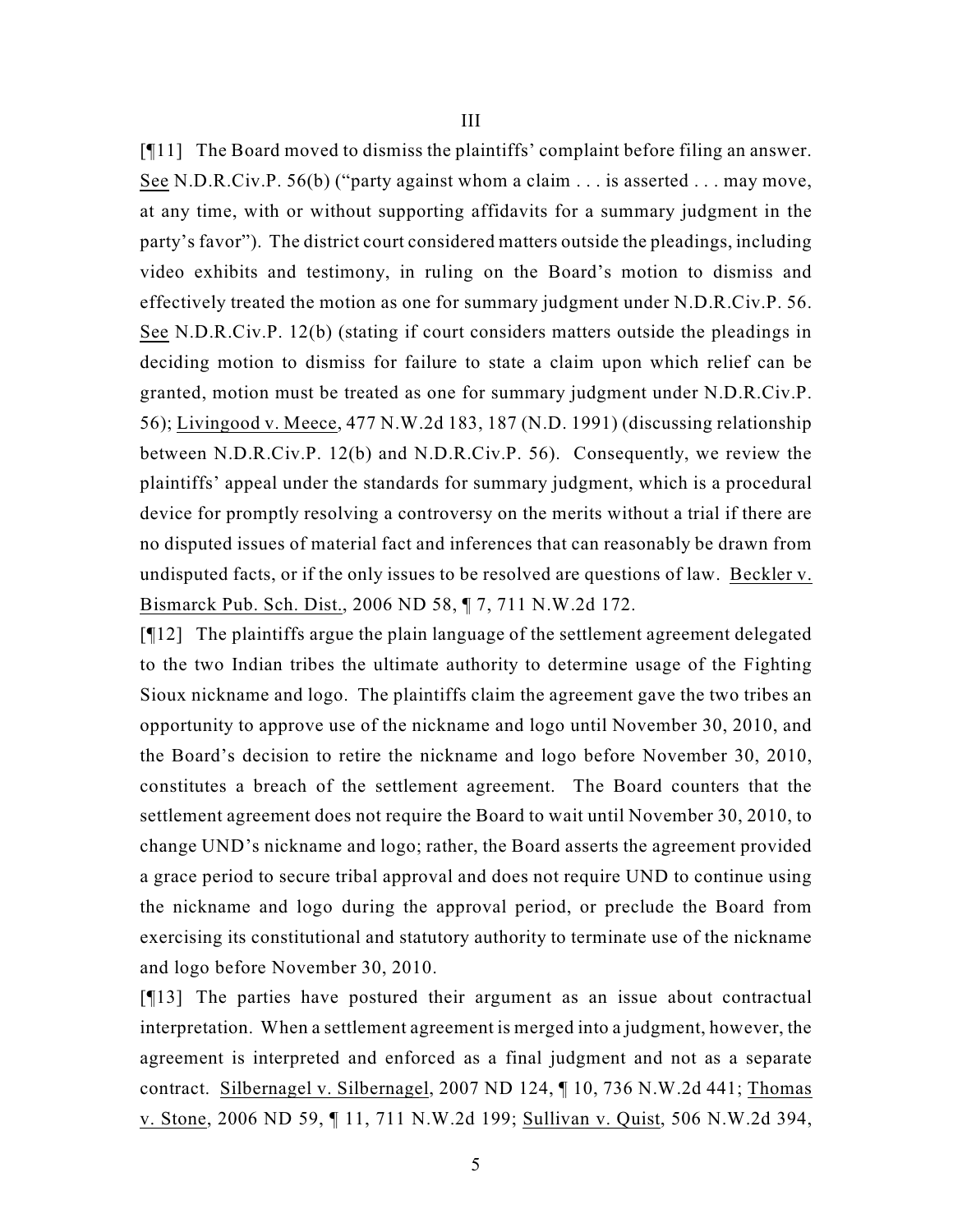399-400 (N.D. 1993). Although the actual judgment dismissing the prior action by the Board and UND against the NCAA is not part of the record in this case, the order for judgment of dismissal in that action is part of this record and says that "[e]ach of the claims set forth against [the NCAA] are dismissed with prejudice on the terms set forth in the Settlement Agreement, incorporated herein by reference." During oral argument to this Court, counsel for the Board stated the settlement agreement in the prior action was incorporated into the judgment in that action, and we interpret the language of the settlement agreement under the rules for interpreting a judgment, which mirror the rules for interpreting a contract. See Slorby v. Slorby, 2009 ND 11, ¶ 6, 760 N.W.2d 89 (district court's application of rules for interpreting contracts instead of rules for interpreting judgments was harmless because rules for interpreting judgments mirror rules for interpreting contracts); Silbernagel, at ¶ 10 (same). [¶14] In Sullivan, 506 N.W.2d at 401 (internal citations omitted) (quoting Henry S. Grinde Corp. v. Klindworth, 77 N.D. 597, 613-14, 44 N.W.2d 417, 427-28 (1950) (on petition for rehearing)), we outlined the general guidelines for interpreting a judgment:

"The legal operation and effect of a judgment must be ascertained by a construction and interpretation of its terms, and this presents a question of law for the court. If the language used in a judgment is ambiguous there is room for construction, but if the language employed is plain and unambiguous there is no room for construction or interpretation, and the effect thereof must be declared in the light of the literal meaning of the language used." The judgment "should be so construed as to give effect to each and every part of it, and bring all the different parts into harmony as far as this can be done by fair and reasonable interpretation." "A judgment, plain and unambiguous in its terms, may not be modified, enlarged, restricted, or diminished by reference to the" Findings of Fact.

 $\lceil \P{15} \rceil$  The plaintiffs argue the clear intention of the settlement agreement, when read as a whole, is to give the two tribes a meaningful opportunity to demonstrate "clear and affirmative support" for the Fighting Sioux nickname and logo by precluding the Board from retiring the nickname and logo before November 30, 2010. The plaintiffs argue the Board's reliance on the phrase "at any time during the Approval Period" is contrary to and repugnant to the contracting parties' intent when the settlement agreement was executed. The plaintiffs argue that phrase must be read in the context of the entire contract, which establishes a time frame for the two tribes to give approval for use of the nickname and logo until November 30, 2010. They claim no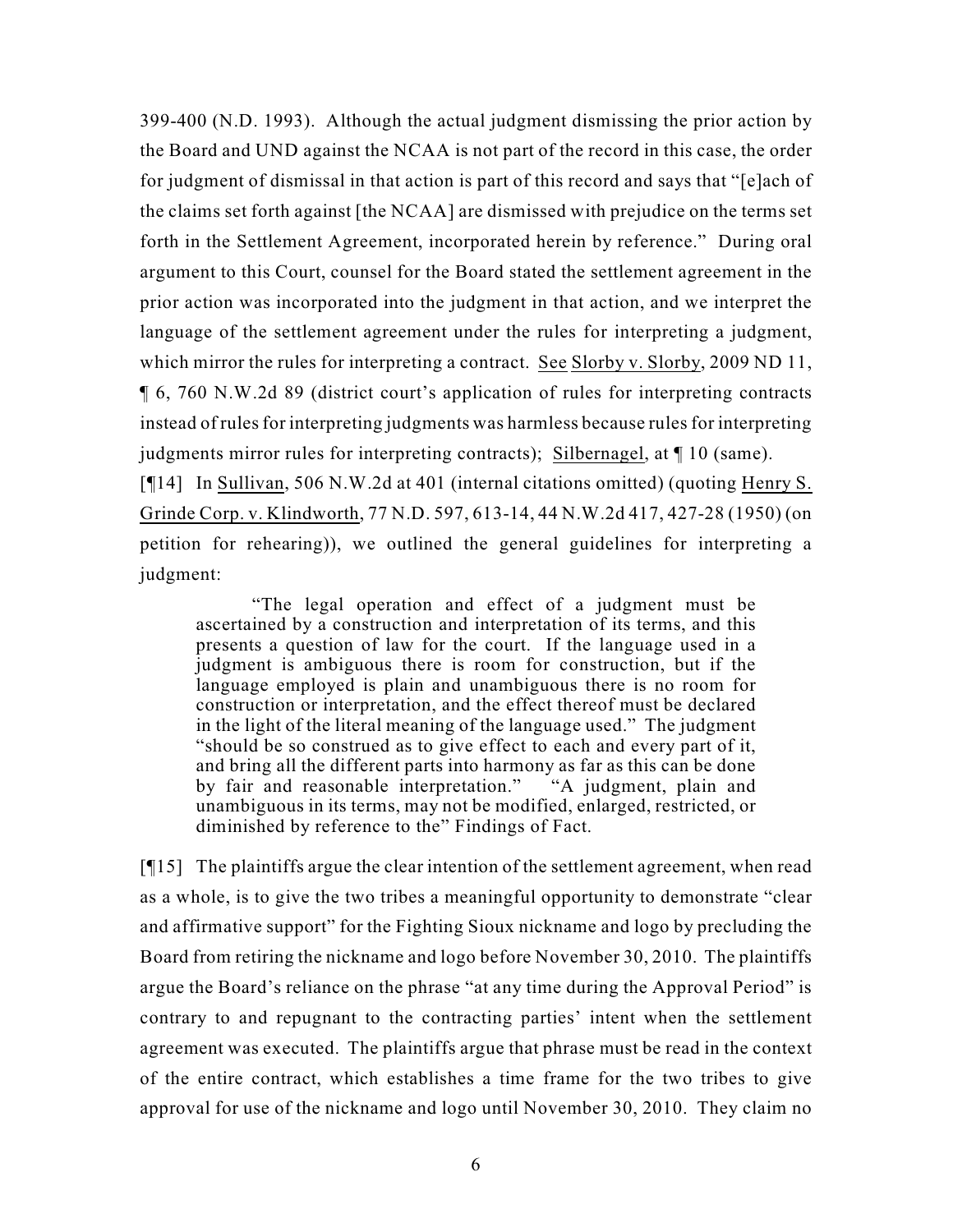language in the agreement gives the Board authority to retire the nickname and logo before November 30, 2010.

[¶16] The Board responds the settlement agreement does not require the Board to wait until the end of the approval period to change the nickname and logo. The Board claims it did not agree to allow use of the nickname and logo until the end of the approval period and the plaintiffs' interpretation of the settlement agreement ignores the Board's constitutional and statutory role as the policymaking entity for North Dakota institutions of higher education. The Board asserts the settlement agreement, when read as a whole, does not strip the Board of its constitutional and statutory authority and allows UND to transition to a new nickname and logo "at any time during the Approval Period."

[¶17] Under N.D. Const. art. VIII, § 5, all North Dakota land grant universities and universities supported by a public tax shall remain under the absolute and exclusive control of the State. The Board is the constitutionally established entity for the control and administration of state educational institutions, including UND. N.D. Const. art. VIII, § 6(1)(a). See also N.D.C.C. §§ 15-10-11 and 15-10-17. The purpose of the settlement agreement was to end a lawsuit by the Board and UND against the NCAA regarding the NCAA's promulgation of the policy for displaying hostile and abusive racial or ethnic nicknames, logos, and imagery and the NCAA's application of that policy to UND. The plain language of the settlement agreement does not restrict the Board's constitutional and statutory authority to change UND's nickname and logo, and we agree with the district court that nothing in the plain language of the settlement agreement limits the Board's constitutional and statutory authority, or requires the Board or UND to continue using the nickname and logo throughout the approval period. Neither does the settlement agreement require the Board and UND to change the nickname and logo. Rather, if UND does not obtain namesake approval from the two tribes, the Board and UND agreed to either change the nickname and logo, or be subjected to the NCAA policy.

[¶18] Under the plain language of the settlement agreement, the NCAA agreed not to apply the nickname policy to UND during the approval period, but the parties agreed the policy would apply to UND if it was unable to obtain namesake approval, or if namesake approval was withdrawn. The language of the settlement agreement provided UND with an approval period, but UND did not agree to continue using the Fighting Sioux nickname and logo throughout the approval period. Rather, the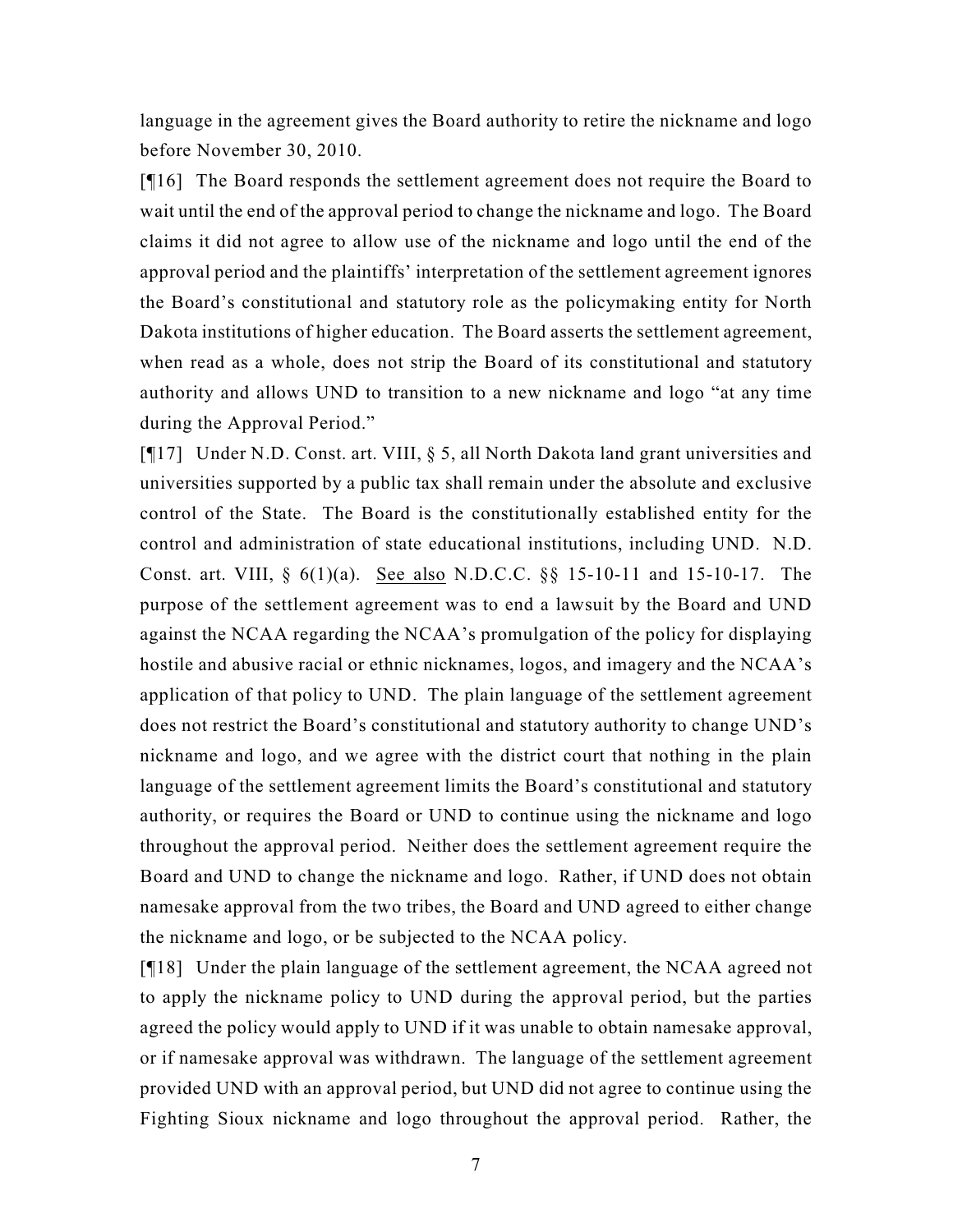settlement agreement specifically states the NCAA agreed to remove UND from the list of institutions subject to the policy "[i]f UND announces a transition to a new nickname and logo at the end of the Approval Period, or at any time during the Approval Period." The agreement also specifically states the NCAA agreed that UND shall retain the intellectual property and licensing rights to the Fighting Sioux nickname "[i]f UND announces a transition to a new nickname and logo at the end of the Approval Period, or at any time during the Approval Period." That language plainly and unambiguously evidences the parties' contemporaneous intent that UND could "transition to a new nickname and logo at the end of the Approval Period, or at any time during the Approval Period." We reject the plaintiffs' argument that a more logical interpretation of that phrase only authorizes the Board to retire the nickname and logo before November 30, 2010, if either tribe expressly denied or withdrew approval for the nickname and logo before that date. The plaintiffs' interpretation is not supported by the plain language of the settlement agreement.

[¶19] Although the language of the settlement agreement recognizes the North Dakota Sioux Tribes have important contributions in determining whether the Fighting Sioux nickname and logo should be used by UND and the agreement requires UND to continue to solicit the views of the two tribes on the use of the nickname and logo, we do not construe that language to require UND to continue using the nickname and logo through November 30, 2010. That language must be harmonized with the language allowing UND to "transition to a new nickname and logo at the end of the Approval Period, or at any time during the Approval Period." Moreover, we agree with the district court that the language stating that UND "intends to use the current name and logo with the utmost respect and dignity, and only for so long as it may do so with the support of the Native American community" is not a contractual agreement requiring UND to continue using the nickname through November 30, 2010. Rather, that language is a statement about the manner of UND's use of the Fighting Sioux nickname and logo and not an agreement by UND requiring it to continue using the nickname and logo, or to wait until November 30, 2010, to terminate the nickname and logo.

[¶20] We construe the language of the settlement agreement as a whole to allow UND to transition to a new nickname and logo at the end of the approval period, "or at any time during the Approval Period." We conclude the plain and unambiguous language of the settlement agreement, when construed as a whole and in conjunction